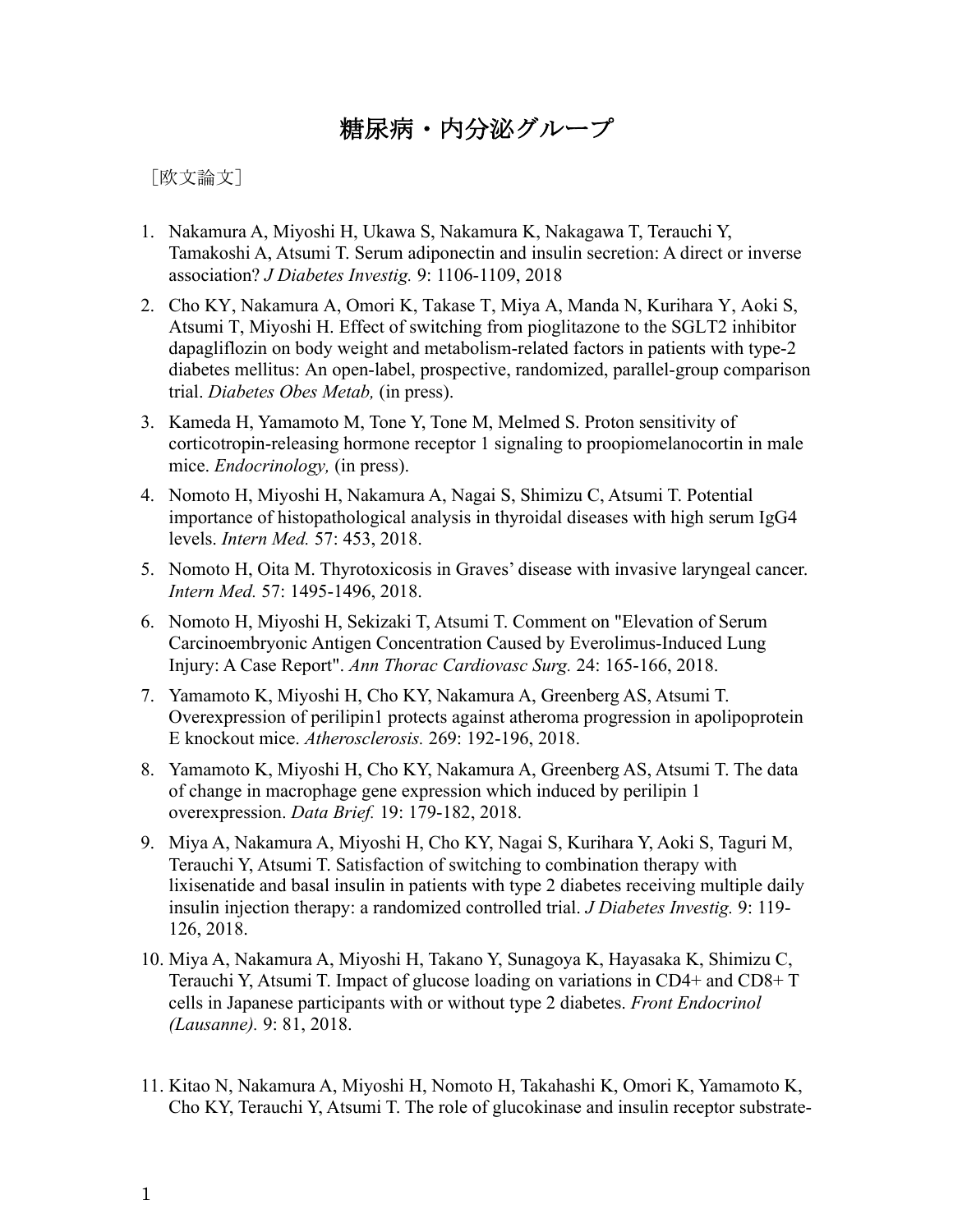2 in the proliferation of pancreatic beta cells induced by short-term high-fat diet feeding in mice. *Metabolism.* 85: 48-58, 2018.

- 12. Takahashi K, Nakamura A, Miyoshi H, Nomoto H, Kitao N, Omori K, Yamamoto K, Cho KY, Terauchi Y, Atsumi T. Effect of the sodium–glucose cotransporter 2 inhibitor luseogliflozin on pancreatic beta cell mass in db/db mice of different ages. *Sci Rep.* 8: 6864, 2018.
- 13. Takahashi K, Cho KY, Nakamura A, Miya A, Miyoshi A, Yamamoto C, Nomoto H, Niwa H, Takahashi K, Manda N, Kurihara Y, Aoki S, Ito Y, Atsumi T, Miyoshi H. Should sulfonylurea be discontinued or maintained at the lowest dose when starting ipragliflozin? A multicentre observational study in Japanese patients with type 2 diabetes. *J Diabetes Investig,* (in press).
- 14. Takase T, Nakamura A, Yamamoto C, Atsumi T, Miyoshi H. Improvement in the proinsulin/C-peptide ratio during treatment with ipragliflozin in Japanese patients with type 2 diabetes mellitus. *Expert Opin Pharmacother.* 19: 631-632, 2018.
- 15. Takase T, Nakamura A, Yamamoto C, Nomoto H, Miya A, Dan-noura M, Cho KY, Kurihara Y, Manda N, Aoki S, Atsumi T, Miyoshi H. Improvement in treatment satisfaction after switching from liraglutide to dulaglutide in patients with type 2 diabetes: a randomized controlled trial. *J Diabetes Investig,* (in press).
- 16. Omori K, Nomoto H, Nakamura A, Takase T, Cho KY, Ono K, Manda N, Kurihara Y, Aoki S, Atsumi T, Miyoshi H. Reduction in glucose fluctuations in elderly patients with type 2 diabetes using repaglinide: a randomized controlled trial of repaglinide vs. sulfonylurea. *J Diabetes Investig,* (in press).
- 17. Shibayama Y, Wada N, Baba S, Miyano Y, Obara S, Iwasaki R, Nakajima H, Sakai H, Kimura T, Usubuchi H, Terae S, Nakamura A, Atsumi T. Relationship between visceral fat and plasma aldosterone concentration in patients with primary aldosteronism. *J Endocr Soc.* 2: 1236-1245, 2018.
- 18. Oita M, Miyoshi H, Ono K, Nakamura A, Cho KY, Nomoto H, Yamamoto K, Omori K, Manda N, Kurihara Y, Aoki S, Atsumi T. Satisfaction and efficacy of switching from daily dipeptidyl peptidase-4 inhibitors to weekly trelagliptin in patients with type 2 diabetes -Randomized controlled study-. *Endocr J.* 65: 141-150, 2018.
- 19. Yanagiya S, Cho KY, Nakamura A, Nomoto H, Kawamoto Y, Kawakubo K, Komatsu Y, Mitsuhashi T, Miyoshi H, Atsumi T. The effect of everolimus on refractory hypoglycemia in a patient with inoperable metastatic insulinoma evaluated by continuous glucose monitoring. *Intern Med.* 57: 2527-2531, 2018.
- 20. Sekizaki T, Yamamoto C, Nomoto H. Two Cases of Transiently Elevated Serum CEA Levels in Severe Hypothyroidism without Goiter. *Intern Med.* 57: 2523-2526.
- 21. Ujiie H, Muramatsu K, Mushiroda T, Ozeki T, Miyoshi H, Iwata H, Nakamura A, Nomoto H, Cho KY, Nishimura M, Ito T, Izumi K, Nishie W, Shimizu H. HLA-DQB1\*03:01 as a biomarker for genetic susceptibility to bullous pemphigoid induced by DPP-4 inhibitors. *J Invest Dermatol.* 138: 1201-1204, 2018.
- 22. Babu GR, Nakamura A, Eržen DJ. Can short stature be a screening criteria for GDM? *Front Endocrinol (Lausanne),* (in press).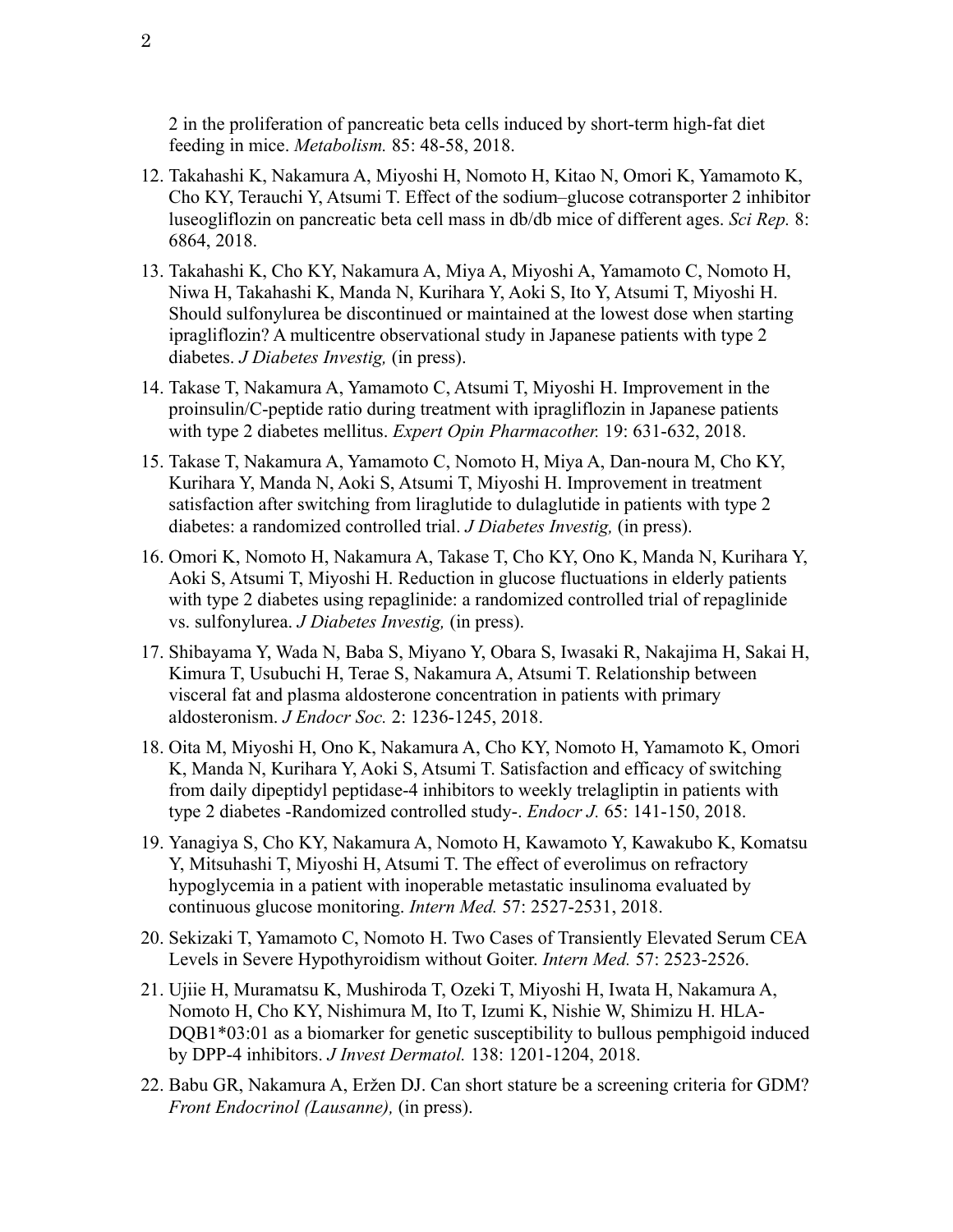- 23. Yamamoto M, Ben-Shlomo A, Kameda H, Fukuoka H, Deng N, Ding Y, Melmed S. Somatostatin receptor subtype 5 modifies hypothalamic-pituitary-adrenal axis stress function. *JCI Insight.* 3: e122932, 2018.低下症などの病態に関与していることが
- 24. Niwa H, Takahashi K, Dannoura M, Omori K, Miyoshi A, Inada T, Miyoshi H. The association of cardio-ankle vascular index and ankle brachial index with macroangiopathy in patients with type 2 diabetes mellitus. *J Atheroscler Thromb,* (in press).
- 25. Otagiri S, Ohnishi S, Miura A, Hayashi H, Kumagai I, Ito YM, Katsurada T, Nakamura S, Okamoto R, Yamahara K, Cho KY, Isoe T, Sato N, Sakamoto N. Evaluation of amnion-derived mesenchymal stem cells for treatment-resistant moderate Crohn's disease: study protocol for a phase I/II, dual-centre, open-label, uncontrolled, dose–response trial. *BMJ Open Gastroenterol.* 5: e000206, 2018.
- 26. Kawagishi N, Suda G, Nakamura A, Kimura M, Maehara O, Suzuki K, Nakamura A, Ohara M, Izumi T, Umemura M, Nakai M, Sho T, Natsuizaka M, Morikawa K, Ogawa K, Kudo Y, Nishida M, Miyoshi H, Sakamoto N. Liver steatosis and dyslipidemia after HCV eradication by direct acting antiviral agents are synergistic risks of atherosclerosis. *PLoS One*, (in press).

[邦文論文・総説]

- 1. 三好秀明:「高齢者糖尿病患者についての最近の話題」『札幌内科医会会 報』25(1)、13-15 (2018)
- 2. 三好秀明:「せんせい教えてください!「痩せられる薬があると聞いたので すが、私も使っていいものですか?」」『月刊糖尿病ライフ さかえ』 58(10)、52-53 (2018)
- 3. 三好秀明:「SGLT2 阻害薬の有効性と安全性」『Diabetes Update』7(1)、4-14 (2018)
- 4. 三好秀明:「特集「糖尿病を防ぐ・治療する」SGLT2 阻害薬と GLP-1 受容体 作動薬」『クオリティ』53(5)、69-70 (2018)
- 5. 三好秀明:「糖尿病と NAFLD/NASH」『ベストナース』29(11)、31 (2018)
- 6. 中村昭伸:「北海道胆振東部地震における動物実験施設や実験動物への影 響」『日本糖尿病・肥満動物学会 NEWS LETTER』22(2)、2 (2018)
- 7. 大場知穂、三好秀明:「耐糖能異常:グレーゾーンの人にはどこまでふみこ めばよいのか」『Hospitalist』 6(2)、310-314 (2018)
- 8. 宮愛香、三好秀明:「経口血糖降下薬にかかわる最近のエビデンス」『最新 医学』 73(1)、71-77 (2018)
- 9. 宮愛香、中村昭伸:「リポハイパートロフィー 糖尿病検査の考え方」『べ んちのーと』28(4)、19 (2018)
- 10. 宮愛香、中村昭伸:「糖尿病と HbA1c 値 糖尿病検査の考え方」『べんちの ーと』29(1)、19 (2018)
- 11. 宮愛香、中村昭伸:「糖尿病とグリコアルブミン 糖尿病検査の考え方」 『べんちのーと』29(2)、19 (2018)